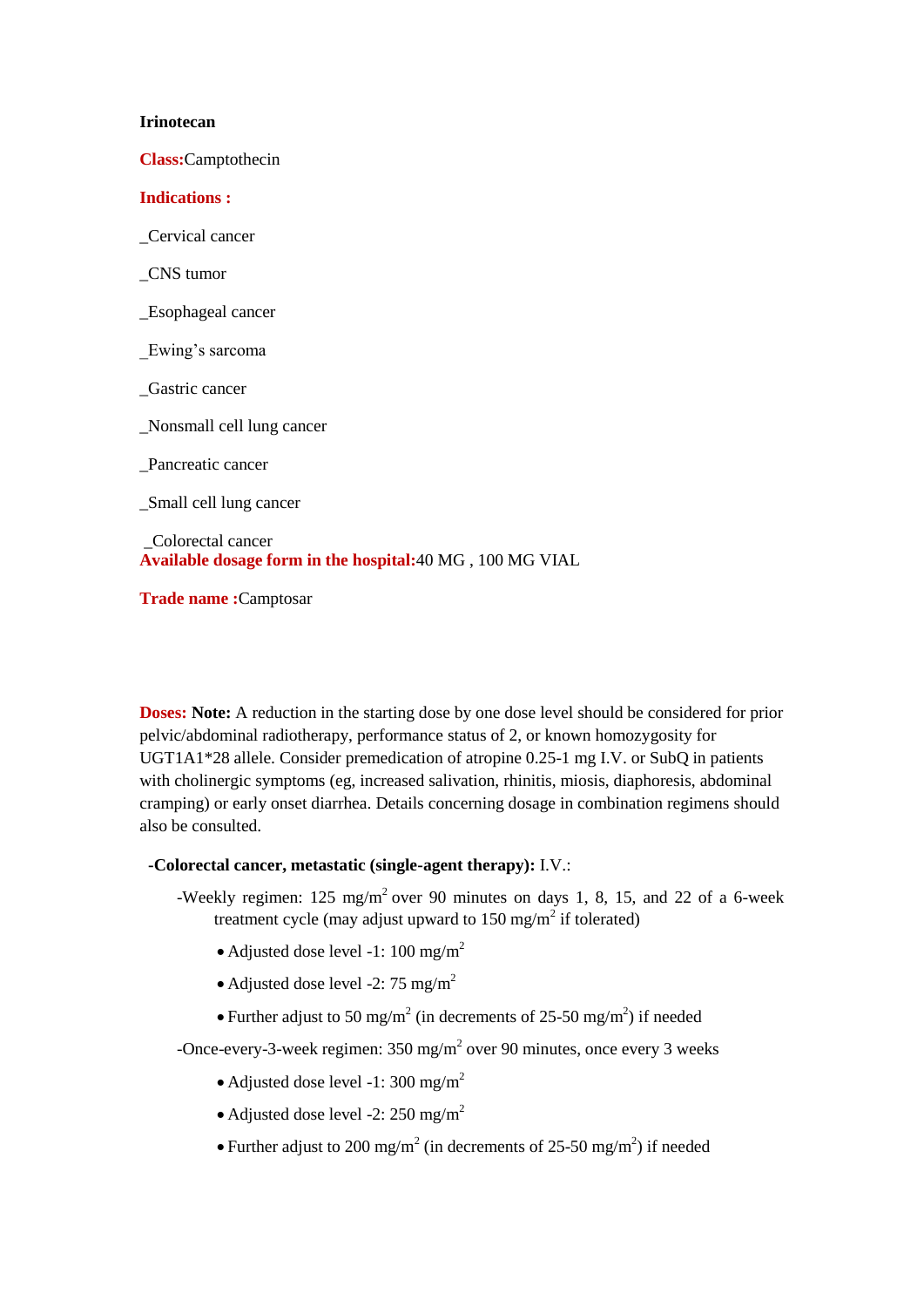# **-Colorectal cancer, metastatic (in combination with fluorouracil and leucovorin):** I.V.:

Six-week (42-day) cycle:

- -Regimen 1: 125 mg/m<sup>2</sup> over 90 minutes on days 1, 8, 15, and 22; to be given in combination with bolus leucovorin and fluorouracil (leucovorin administered immediately following irinotecan; fluorouracil immediately following leucovorin)
	- Adjusted dose level -1:  $100 \text{ mg/m}^2$
	- Adjusted dose level -2: 75 mg/m<sup>2</sup>
	- Further adjust if needed in decrements of ~20%
- -Regimen 2: 180 mg/m<sup>2</sup> over 90 minutes on days 1, 15, and 29; to be given in combination with infusional leucovorin and bolus/infusion fluorouracil (leucovorin administered immediately following irinotecan; fluorouracil immediately following leucovorin)
	- Adjusted dose level -1: 150 mg/m<sup>2</sup>
	- Adjusted dose level -2: 120 mg/m<sup>2</sup>
	- Further adjust if needed in decrements of ~20%
- **-Colorectal cancer, metastatic (unlabeled dosing):** I.V.: FOLFOXIRI regimen: 165  $mg/m^2$  over 1 hour once every 2 weeks
- **-Cervical cancer, recurrent or metastatic (unlabeled use):** I.V.: 125 mg/m<sup>2</sup> over 90 minutes once weekly for 4 consecutive weeks followed by a 2-week rest during each 6 week treatment cycle
- **-CNS tumor, recurrent glioblastoma (unlabeled use):** I.V.: 125 mg/m<sup>2</sup> over 90 minutes once every 2 weeks (in combination with bevacizumab). **NOTE:** in patients taking concurrent antiepileptic enzyme-inducing medications irinotecan dose was increased to  $340 \text{ mg/m}^2$
- **-Esophageal cancer, metastatic or locally advanced (unlabeled use):** I.V.: 65 mg/m<sup>2</sup>/dose over 90 minutes days 1, 8, 15, and 22 of a 6-week treatment cycle (in combination with cisplatin) (Ajani, 2002; Ilson, 1999) $or 80$  mg/m<sup>2</sup>/dose weekly for 6 weeks of a 7-week treatment cycle (in combination with leucovorin and fluorouracil) or  $250 \text{ mg/m}^2/\text{dose}$ every 3 weeks (in combination with capecitabine)
- -Ewing's sarcoma, recurrent or progressive (unlabeled use): I.V.: 20 mg/m<sup>2</sup>/dose days 1-5 and days 8-12 every 3 weeks (in combination with temozolomide)
- **-Gastric cancer, metastatic or locally advanced (unlabeled use):** I.V.: 65 mg/m<sup>2</sup>/dose over 90 minutes days 1, 8, 15, and 22 of a 6-week treatment cycle (in combination with cisplatin) (Ajani, 2002) or 180 mg/m<sup>2</sup>/dose over 90 minutes every 2 weeks (in combination with leucovorin and fluorouracil) (Bouche, 2004) or 80 mg/m<sup>2</sup>/dose weekly for 6 weeks of a 7-week treatment cycle (in combination with leucovorin and fluorouracil) (Dank, 2008) or 250 mg/m<sup>2</sup>/dose every 3 weeks (in combination with capecitabine)
- **-Nonsmall cell lung cancer, advanced (unlabeled use):** I.V.: 60 mg/m<sup>2</sup> days 1, 8, and 15 every 4 weeks (in combination with cisplatin)
- **-Pancreatic cancer, advanced (unlabeled use):** I.V.: FOLFIRINOX regimen: 180 mg/m<sup>2</sup> /dose over 90 minutes every 2 weeks
- **-Small cell lung cancer, extensive stage (unlabeled use):** I.V.: 60 mg/m<sup>2</sup> days 1, 8, and 15 every 4 weeks (in combination with cisplatin) or 65 mg/m<sup>2</sup> days 1 and 8 every 3 weeks (in combination with cisplatin) or 175  $mg/m^2$  day 1 every 3 weeks (in combination with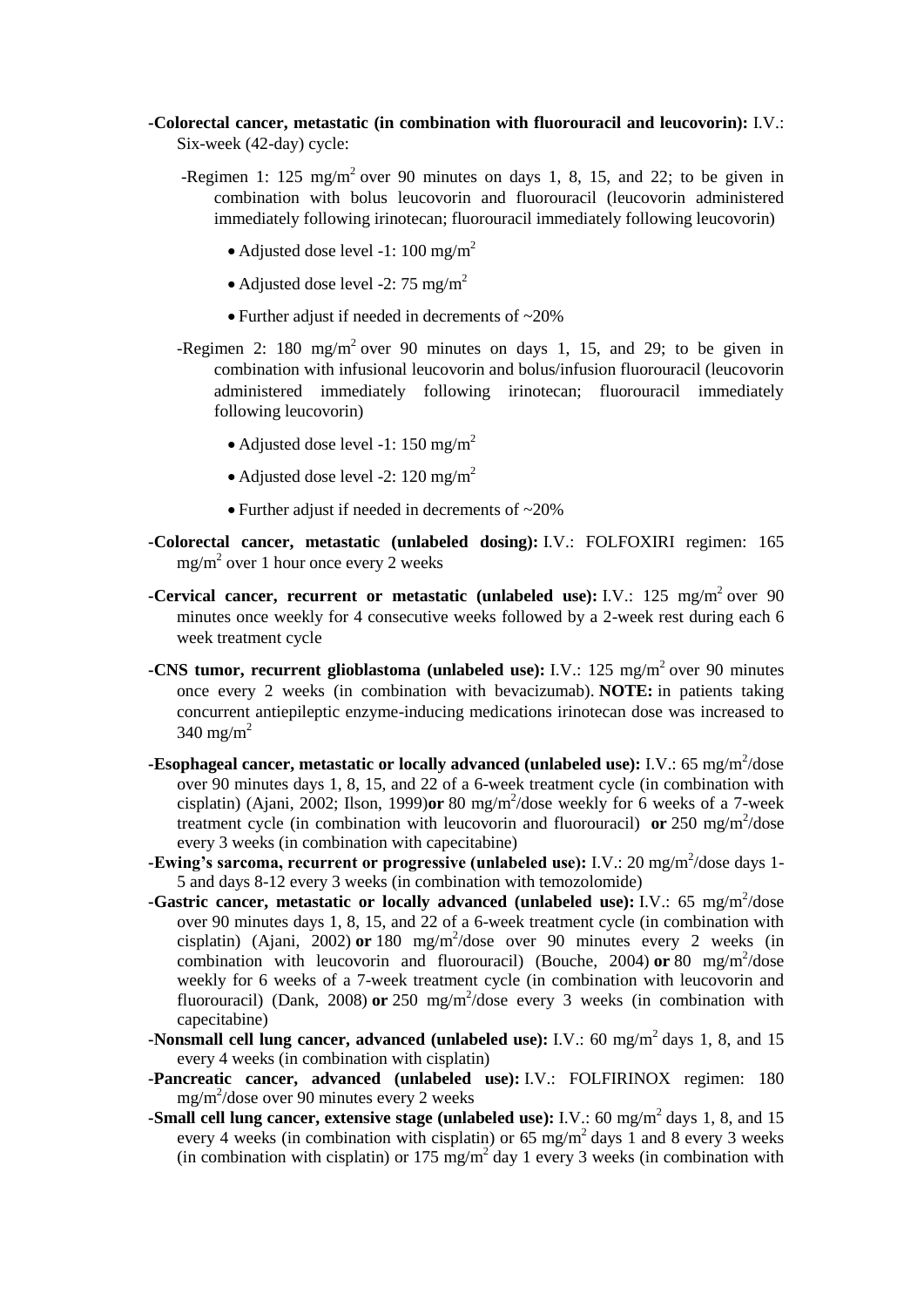carboplatin) or 50 mg/m<sup>2</sup> days 1, 8 and 15 every 4 weeks (in combination with carboplatin) .

# **Geriatric**

-Weekly dosing schedule: No dosing adjustment is recommended

-Every 3-week dosing colorectal cancer schedule: Recommended initial dose is 300 mg/m<sup>2</sup>/dose for patients  $\geq$ 70 years

### **Renal Impairment:**

- -Renal impairment: No dosage adjustment provided in manufacturer's labeling (has not been studied); use with caution.
- -Dialysis: Use in patients with dialysis is not recommended by the manufacturer; however, literature suggests reducing weekly dose from 125 mg/m<sup>2</sup> to 50 mg/m<sup>2</sup> and administer after hemodialysis or on nondialysis days (Janus, 2010).

### **Hepatic Impairment**:

#### *-Manufacturer's recommendations:*

- Liver metastases with normal hepatic function: No dosage adjustment necessary.
- $\bullet$  Bilirubin >ULN to  $\leq$  mg/dL: Consider reducing initial dose by one dose level
- Bilirubin >  $2 \text{ mg/dL}$ : Use is not recommended.
- *-Alternate recommendations:* The following adjustments have been used by some clinicians:
	- Bilirubin 1.5-3 mg/dL: Administer 75% of dose (Floyd, 2006)
	- Bilirubin 1.51 to 3 times ULN: Reduce dose from 350 mg/m<sup>2</sup> every 3 weeks to 200 mg/m<sup>2</sup>every 3 weeks (Raymond, 2002)

### **Dosing: Obesity**

*ASCO Guidelines for appropriate chemotherapy dosing in obese adults with cancer:* Utilize patient's actual body weight (full weight) for calculation of body surface area- or weightbased dosing, particularly when the intent of therapy is curative; manage regimen-related toxicities in the same manner as for nonobese patients; if a dose reduction is utilized due to toxicity, consider resumption of full weight-based dosing with subsequent cycles, especially if cause of toxicity (eg, hepatic or renal impairment) is resolved (Griggs, 2012).

#### **Dosing: Adjustment for Toxicity**

It is recommended that new courses begin only after the granulocyte count recovers to  $\geq$ 1500/mm<sup>3</sup>, the platelet counts recover to  $\geq$ 100,000/mm<sup>3</sup>, and treatment-related diarrhea has fully resolved. Depending on the patient's ability to tolerate therapy, doses should be adjusted in increments of 25-50 mg/m<sup>2</sup>. Treatment should be delayed 1-2 weeks to allow for recovery from treatment-related toxicities. If the patient has not recovered after a 2-week delay, consider discontinuing irinotecan. See tables.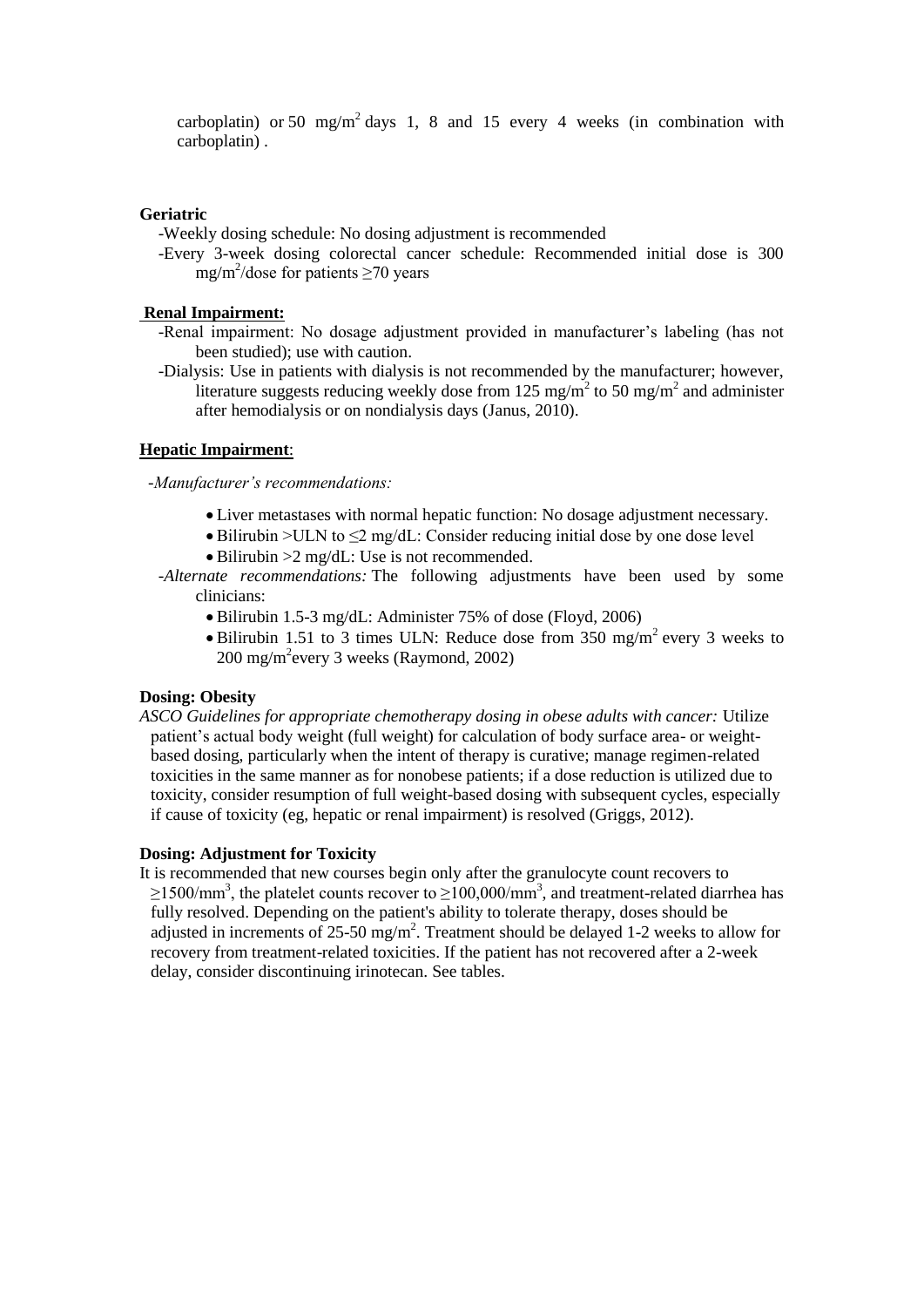| <b>At Start of Subsequent Cycles of Therapy</b><br><b>During a Cycle of</b><br>(After Adequate Recovery), Compared to<br><b>Therapy</b><br><b>Toxicity NCI</b><br><b>Starting Dose in Previous Cycle</b><br>Grade <sup>2</sup> (Value)<br><b>Once Every 3</b><br><b>Weekly</b><br><b>Weekly</b><br><b>Weeks</b><br>All dose modifications should be based on the worst preceding toxicity.<br><sup>2</sup> National Cancer Institute Common Toxicity Criteria (version 1.0).<br><sup>3</sup> Excludes alopecia, anorexia, asthenia.<br>$\uparrow$ 25 mg/m <sup>2</sup> up to a<br>Maintain dose<br>maximum dose of 150<br>Maintain dose level<br>No toxicity<br>level<br>$mg/m^2$<br><b>Maintain</b> dose<br>$1(1500-1999/mm^3)$<br>Maintain dose level<br>Maintain dose level<br>level<br><b>Maintain</b> dose<br>$2(1000-1499/mm^3)$<br>$\downarrow$ 25 mg/m <sup>2</sup><br>Maintain dose level<br>level<br>Omit dose until<br>$3(500-999/mm^3)$<br>$\downarrow$ 25 mg/m <sup>2</sup><br>$\downarrow$ 50 mg/m <sup>2</sup><br>resolved to $\leq$ grade<br>2, then $\downarrow$ 25 mg/m <sup>2</sup><br>Omit dose until<br>$\downarrow$ 50 mg/m <sup>2</sup><br>$4 \left( \frac{500}{mm^3} \right)$<br>$\downarrow$ 50 mg/m <sup>2</sup><br>resolved to $\leq$ grade<br>2, then $\downarrow$ 50 mg/m <sup>2</sup><br><b>Neutropenic</b><br>Omit dose until<br>Fever(grade 4<br>$\downarrow$ 50 mg/m <sup>2</sup><br>resolved, then $\downarrow$ 50<br>$\downarrow$ 50 mg/m <sup>2</sup><br>$mg/m^2$<br>2 fever)<br>Dose modifications for leukopenia, thrombocytopenia, and anemia<br>during a course of therapy and at the start of subsequent courses of<br><b>Other Hematologic</b><br>therapy are also based on NCI toxicity criteria and are the same as<br><b>Toxicities</b><br>recommended for neutropenia above.<br>Maintain dose<br>$1(2-3 stools/day >$<br>Maintain dose level<br>Maintain dose level<br>pretreatment)<br>level<br>$2(4-6 \text{ stools/day} >$<br><b>Maintain</b> dose<br>$\downarrow$ 25 mg/m <sup>2</sup><br>Maintain dose level<br>pretreatment)<br>level<br>Omit dose until<br>$3(7-9 \text{ stools/day} >$<br>$\downarrow$ 25 mg/m <sup>2</sup><br>$\downarrow$ 50 mg/m <sup>2</sup><br>resolved to $\leq$ grade<br>pretreatment)<br>2, then $\downarrow$ 25 mg/m <sup>2</sup><br>Omit dose until<br>$4 \geq 10$ stools/day ><br>$\downarrow$ 50 mg/m <sup>2</sup><br>$\downarrow$ 50 mg/m <sup>2</sup><br>resolved to $\leq$ grade<br>pretreatment)<br>2, then $\downarrow$ 50 mg/m <sup>2</sup><br><b>Maintain</b> dose<br>1<br>Maintain dose level<br>Maintain dose level<br>level | Colorectal Cancer: Single-Agent Schedule: Recommended Dosage Modifications <sup>1</sup> |  |  |  |  |  |  |
|-------------------------------------------------------------------------------------------------------------------------------------------------------------------------------------------------------------------------------------------------------------------------------------------------------------------------------------------------------------------------------------------------------------------------------------------------------------------------------------------------------------------------------------------------------------------------------------------------------------------------------------------------------------------------------------------------------------------------------------------------------------------------------------------------------------------------------------------------------------------------------------------------------------------------------------------------------------------------------------------------------------------------------------------------------------------------------------------------------------------------------------------------------------------------------------------------------------------------------------------------------------------------------------------------------------------------------------------------------------------------------------------------------------------------------------------------------------------------------------------------------------------------------------------------------------------------------------------------------------------------------------------------------------------------------------------------------------------------------------------------------------------------------------------------------------------------------------------------------------------------------------------------------------------------------------------------------------------------------------------------------------------------------------------------------------------------------------------------------------------------------------------------------------------------------------------------------------------------------------------------------------------------------------------------------------------------------------------------------------------------------------------------------------------------------------------------------------------------------------------------------------------------------------------------------------------------------------------------------------------------|-----------------------------------------------------------------------------------------|--|--|--|--|--|--|
|                                                                                                                                                                                                                                                                                                                                                                                                                                                                                                                                                                                                                                                                                                                                                                                                                                                                                                                                                                                                                                                                                                                                                                                                                                                                                                                                                                                                                                                                                                                                                                                                                                                                                                                                                                                                                                                                                                                                                                                                                                                                                                                                                                                                                                                                                                                                                                                                                                                                                                                                                                                                                         |                                                                                         |  |  |  |  |  |  |
|                                                                                                                                                                                                                                                                                                                                                                                                                                                                                                                                                                                                                                                                                                                                                                                                                                                                                                                                                                                                                                                                                                                                                                                                                                                                                                                                                                                                                                                                                                                                                                                                                                                                                                                                                                                                                                                                                                                                                                                                                                                                                                                                                                                                                                                                                                                                                                                                                                                                                                                                                                                                                         |                                                                                         |  |  |  |  |  |  |
|                                                                                                                                                                                                                                                                                                                                                                                                                                                                                                                                                                                                                                                                                                                                                                                                                                                                                                                                                                                                                                                                                                                                                                                                                                                                                                                                                                                                                                                                                                                                                                                                                                                                                                                                                                                                                                                                                                                                                                                                                                                                                                                                                                                                                                                                                                                                                                                                                                                                                                                                                                                                                         |                                                                                         |  |  |  |  |  |  |
|                                                                                                                                                                                                                                                                                                                                                                                                                                                                                                                                                                                                                                                                                                                                                                                                                                                                                                                                                                                                                                                                                                                                                                                                                                                                                                                                                                                                                                                                                                                                                                                                                                                                                                                                                                                                                                                                                                                                                                                                                                                                                                                                                                                                                                                                                                                                                                                                                                                                                                                                                                                                                         |                                                                                         |  |  |  |  |  |  |
|                                                                                                                                                                                                                                                                                                                                                                                                                                                                                                                                                                                                                                                                                                                                                                                                                                                                                                                                                                                                                                                                                                                                                                                                                                                                                                                                                                                                                                                                                                                                                                                                                                                                                                                                                                                                                                                                                                                                                                                                                                                                                                                                                                                                                                                                                                                                                                                                                                                                                                                                                                                                                         |                                                                                         |  |  |  |  |  |  |
|                                                                                                                                                                                                                                                                                                                                                                                                                                                                                                                                                                                                                                                                                                                                                                                                                                                                                                                                                                                                                                                                                                                                                                                                                                                                                                                                                                                                                                                                                                                                                                                                                                                                                                                                                                                                                                                                                                                                                                                                                                                                                                                                                                                                                                                                                                                                                                                                                                                                                                                                                                                                                         |                                                                                         |  |  |  |  |  |  |
|                                                                                                                                                                                                                                                                                                                                                                                                                                                                                                                                                                                                                                                                                                                                                                                                                                                                                                                                                                                                                                                                                                                                                                                                                                                                                                                                                                                                                                                                                                                                                                                                                                                                                                                                                                                                                                                                                                                                                                                                                                                                                                                                                                                                                                                                                                                                                                                                                                                                                                                                                                                                                         | Neutropenia                                                                             |  |  |  |  |  |  |
|                                                                                                                                                                                                                                                                                                                                                                                                                                                                                                                                                                                                                                                                                                                                                                                                                                                                                                                                                                                                                                                                                                                                                                                                                                                                                                                                                                                                                                                                                                                                                                                                                                                                                                                                                                                                                                                                                                                                                                                                                                                                                                                                                                                                                                                                                                                                                                                                                                                                                                                                                                                                                         |                                                                                         |  |  |  |  |  |  |
|                                                                                                                                                                                                                                                                                                                                                                                                                                                                                                                                                                                                                                                                                                                                                                                                                                                                                                                                                                                                                                                                                                                                                                                                                                                                                                                                                                                                                                                                                                                                                                                                                                                                                                                                                                                                                                                                                                                                                                                                                                                                                                                                                                                                                                                                                                                                                                                                                                                                                                                                                                                                                         |                                                                                         |  |  |  |  |  |  |
|                                                                                                                                                                                                                                                                                                                                                                                                                                                                                                                                                                                                                                                                                                                                                                                                                                                                                                                                                                                                                                                                                                                                                                                                                                                                                                                                                                                                                                                                                                                                                                                                                                                                                                                                                                                                                                                                                                                                                                                                                                                                                                                                                                                                                                                                                                                                                                                                                                                                                                                                                                                                                         |                                                                                         |  |  |  |  |  |  |
|                                                                                                                                                                                                                                                                                                                                                                                                                                                                                                                                                                                                                                                                                                                                                                                                                                                                                                                                                                                                                                                                                                                                                                                                                                                                                                                                                                                                                                                                                                                                                                                                                                                                                                                                                                                                                                                                                                                                                                                                                                                                                                                                                                                                                                                                                                                                                                                                                                                                                                                                                                                                                         |                                                                                         |  |  |  |  |  |  |
|                                                                                                                                                                                                                                                                                                                                                                                                                                                                                                                                                                                                                                                                                                                                                                                                                                                                                                                                                                                                                                                                                                                                                                                                                                                                                                                                                                                                                                                                                                                                                                                                                                                                                                                                                                                                                                                                                                                                                                                                                                                                                                                                                                                                                                                                                                                                                                                                                                                                                                                                                                                                                         | neutropenia and $\geq$ grade                                                            |  |  |  |  |  |  |
|                                                                                                                                                                                                                                                                                                                                                                                                                                                                                                                                                                                                                                                                                                                                                                                                                                                                                                                                                                                                                                                                                                                                                                                                                                                                                                                                                                                                                                                                                                                                                                                                                                                                                                                                                                                                                                                                                                                                                                                                                                                                                                                                                                                                                                                                                                                                                                                                                                                                                                                                                                                                                         |                                                                                         |  |  |  |  |  |  |
|                                                                                                                                                                                                                                                                                                                                                                                                                                                                                                                                                                                                                                                                                                                                                                                                                                                                                                                                                                                                                                                                                                                                                                                                                                                                                                                                                                                                                                                                                                                                                                                                                                                                                                                                                                                                                                                                                                                                                                                                                                                                                                                                                                                                                                                                                                                                                                                                                                                                                                                                                                                                                         | <b>Diarrhea</b>                                                                         |  |  |  |  |  |  |
|                                                                                                                                                                                                                                                                                                                                                                                                                                                                                                                                                                                                                                                                                                                                                                                                                                                                                                                                                                                                                                                                                                                                                                                                                                                                                                                                                                                                                                                                                                                                                                                                                                                                                                                                                                                                                                                                                                                                                                                                                                                                                                                                                                                                                                                                                                                                                                                                                                                                                                                                                                                                                         |                                                                                         |  |  |  |  |  |  |
|                                                                                                                                                                                                                                                                                                                                                                                                                                                                                                                                                                                                                                                                                                                                                                                                                                                                                                                                                                                                                                                                                                                                                                                                                                                                                                                                                                                                                                                                                                                                                                                                                                                                                                                                                                                                                                                                                                                                                                                                                                                                                                                                                                                                                                                                                                                                                                                                                                                                                                                                                                                                                         |                                                                                         |  |  |  |  |  |  |
|                                                                                                                                                                                                                                                                                                                                                                                                                                                                                                                                                                                                                                                                                                                                                                                                                                                                                                                                                                                                                                                                                                                                                                                                                                                                                                                                                                                                                                                                                                                                                                                                                                                                                                                                                                                                                                                                                                                                                                                                                                                                                                                                                                                                                                                                                                                                                                                                                                                                                                                                                                                                                         |                                                                                         |  |  |  |  |  |  |
|                                                                                                                                                                                                                                                                                                                                                                                                                                                                                                                                                                                                                                                                                                                                                                                                                                                                                                                                                                                                                                                                                                                                                                                                                                                                                                                                                                                                                                                                                                                                                                                                                                                                                                                                                                                                                                                                                                                                                                                                                                                                                                                                                                                                                                                                                                                                                                                                                                                                                                                                                                                                                         |                                                                                         |  |  |  |  |  |  |
|                                                                                                                                                                                                                                                                                                                                                                                                                                                                                                                                                                                                                                                                                                                                                                                                                                                                                                                                                                                                                                                                                                                                                                                                                                                                                                                                                                                                                                                                                                                                                                                                                                                                                                                                                                                                                                                                                                                                                                                                                                                                                                                                                                                                                                                                                                                                                                                                                                                                                                                                                                                                                         | Other Nonhematologic Toxicities <sup>3</sup>                                            |  |  |  |  |  |  |
|                                                                                                                                                                                                                                                                                                                                                                                                                                                                                                                                                                                                                                                                                                                                                                                                                                                                                                                                                                                                                                                                                                                                                                                                                                                                                                                                                                                                                                                                                                                                                                                                                                                                                                                                                                                                                                                                                                                                                                                                                                                                                                                                                                                                                                                                                                                                                                                                                                                                                                                                                                                                                         |                                                                                         |  |  |  |  |  |  |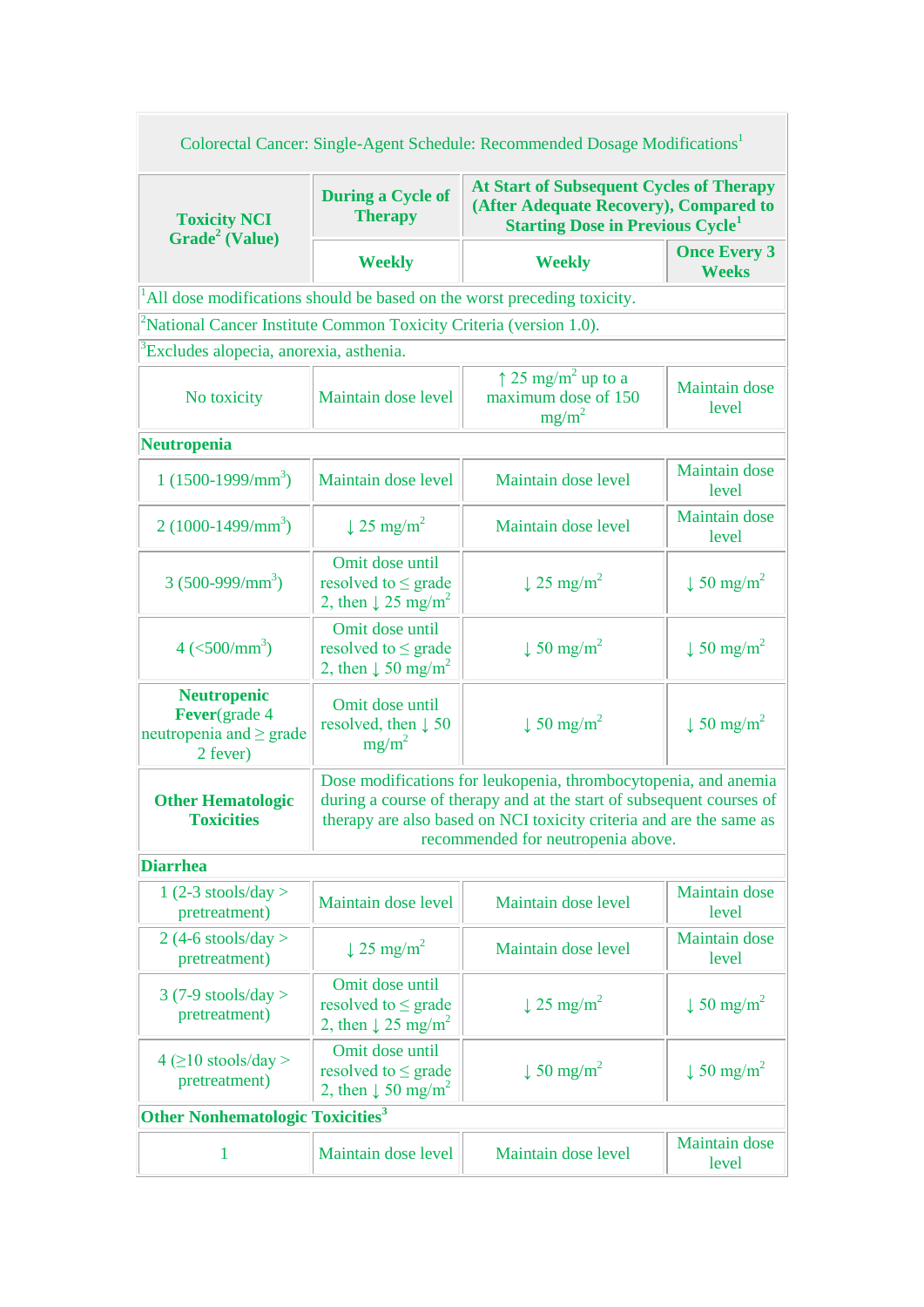| Colorectal Cancer: Single-Agent Schedule: Recommended Dosage Modifications <sup>1</sup> |                                                                                                                                                                                                                                            |                                                                                                                                                           |                                     |  |  |
|-----------------------------------------------------------------------------------------|--------------------------------------------------------------------------------------------------------------------------------------------------------------------------------------------------------------------------------------------|-----------------------------------------------------------------------------------------------------------------------------------------------------------|-------------------------------------|--|--|
| <b>Toxicity NCI</b><br>Grade <sup>2</sup> (Value)                                       | <b>During a Cycle of</b><br><b>Therapy</b>                                                                                                                                                                                                 | <b>At Start of Subsequent Cycles of Therapy</b><br>(After Adequate Recovery), Compared to<br><b>Starting Dose in Previous Cycle</b>                       |                                     |  |  |
|                                                                                         | <b>Weekly</b>                                                                                                                                                                                                                              | <b>Weekly</b>                                                                                                                                             | <b>Once Every 3</b><br><b>Weeks</b> |  |  |
| $\overline{2}$                                                                          | $\downarrow$ 25 mg/m <sup>2</sup>                                                                                                                                                                                                          | $\downarrow$ 25 mg/m <sup>2</sup>                                                                                                                         | $\downarrow$ 50 mg/m <sup>2</sup>   |  |  |
| 3                                                                                       | Omit dose until<br>resolved to $\leq$ grade<br>2, then $\downarrow$ 25 mg/m <sup>2</sup>                                                                                                                                                   | $\downarrow$ 25 mg/m <sup>2</sup>                                                                                                                         | $\downarrow$ 50 mg/m <sup>2</sup>   |  |  |
| 4                                                                                       | Omit dose until<br>resolved to $\leq$ grade<br>2, then $\downarrow$ 50 mg/m <sup>2</sup>                                                                                                                                                   | $\downarrow$ 50 mg/m <sup>2</sup>                                                                                                                         | $\downarrow$ 50 mg/m <sup>2</sup>   |  |  |
|                                                                                         |                                                                                                                                                                                                                                            | Colorectal Cancer: Combination Schedules: Recommended Dosage Modifications <sup>1</sup>                                                                   |                                     |  |  |
| <b>Toxicity NCI<sup>2</sup>Grade</b><br>(Value)                                         | <b>During a Cycle of</b><br><b>Therapy</b>                                                                                                                                                                                                 | At the Start of Subsequent Cycles of<br><b>Therapy (After Adequate Recovery),</b><br><b>Compared to the Starting Dose in the</b><br><b>Previous Cycle</b> |                                     |  |  |
|                                                                                         |                                                                                                                                                                                                                                            | All dose modifications should be based on the worst preceding toxicity.                                                                                   |                                     |  |  |
| National Cancer Institute Common Toxicity Criteria (version 1.0).                       |                                                                                                                                                                                                                                            |                                                                                                                                                           |                                     |  |  |
| Excludes alopecia, anorexia, asthenia.                                                  |                                                                                                                                                                                                                                            |                                                                                                                                                           |                                     |  |  |
| No toxicity                                                                             | Maintain dose level                                                                                                                                                                                                                        | Maintain dose level                                                                                                                                       |                                     |  |  |
| Neutropenia                                                                             |                                                                                                                                                                                                                                            |                                                                                                                                                           |                                     |  |  |
| $1(1500-1999/mm^3)$                                                                     | Maintain dose level                                                                                                                                                                                                                        | Maintain dose level                                                                                                                                       |                                     |  |  |
| $2(1000-1499/mm^3)$                                                                     | 1 dose level                                                                                                                                                                                                                               | Maintain dose level                                                                                                                                       |                                     |  |  |
| $3(500-999/mm^3)$                                                                       | Omit dose until<br>resolved to $\leq$ grade 2,<br>then $\downarrow$ 1 dose level                                                                                                                                                           | $\perp$ 1 dose level                                                                                                                                      |                                     |  |  |
| $4 \left( \frac{500}{mm^3} \right)$                                                     | Omit dose until<br>resolved to $\leq$ grade 2,<br>then $\downarrow$ 2 dose levels                                                                                                                                                          | 12 dose levels                                                                                                                                            |                                     |  |  |
| <b>Neutropenic</b><br><b>Fever</b> (grade 4<br>neutropenia and $\geq$<br>grade 2 fever) | Omit dose until resolved, then $\downarrow$ 2 dose levels                                                                                                                                                                                  |                                                                                                                                                           |                                     |  |  |
| <b>Other Hematologic</b><br><b>Toxicities</b>                                           | Dose modifications for leukopenia or thrombocytopenia during a<br>course of therapy and at the start of subsequent courses of therapy<br>are also based on NCI toxicity criteria and are the same as<br>recommended for neutropenia above. |                                                                                                                                                           |                                     |  |  |
| <b>Diarrhea</b>                                                                         |                                                                                                                                                                                                                                            |                                                                                                                                                           |                                     |  |  |
| $1(2-3 \text{ stools/day} >$<br>pretreatment)                                           | Delay dose until<br>resolved to baseline,<br>then give same dose                                                                                                                                                                           | Maintain dose level                                                                                                                                       |                                     |  |  |
| $2(4-6 \text{ stools/day} >$<br>pretreatment)                                           | Omit dose until<br>resolved to baseline,                                                                                                                                                                                                   | Maintain dose level                                                                                                                                       |                                     |  |  |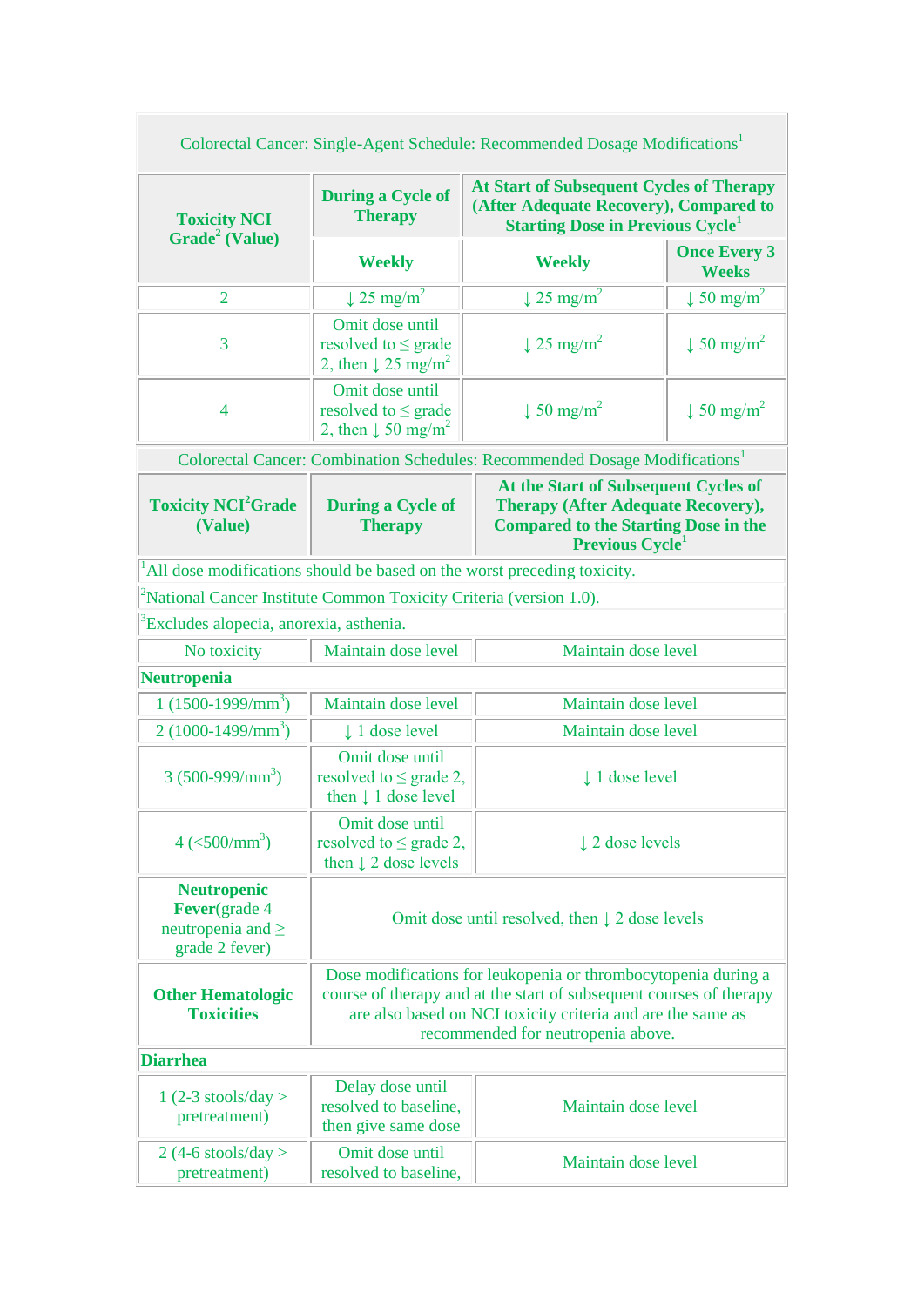| Colorectal Cancer: Combination Schedules: Recommended Dosage Modifications <sup>1</sup> |                                                                                   |                                                                                                                                                                        |  |  |
|-----------------------------------------------------------------------------------------|-----------------------------------------------------------------------------------|------------------------------------------------------------------------------------------------------------------------------------------------------------------------|--|--|
| <b>Toxicity NCI<sup>2</sup>Grade</b><br>(Value)                                         | <b>During a Cycle of</b><br><b>Therapy</b>                                        | At the Start of Subsequent Cycles of<br><b>Therapy (After Adequate Recovery),</b><br><b>Compared to the Starting Dose in the</b><br><b>Previous Cycle</b> <sup>1</sup> |  |  |
|                                                                                         | then $\downarrow$ 1 dose level                                                    |                                                                                                                                                                        |  |  |
| $3(7-9 \text{ stools/day} >$<br>pretreatment)                                           | Omit dose until<br>resolved to baseline,<br>then $\downarrow$ by 1 dose level     | $\downarrow$ 1 dose level                                                                                                                                              |  |  |
| $4 \geq 10$ stools/day ><br>pretreatment)                                               | Omit dose until<br>resolved to baseline,<br>then $\downarrow$ 2 dose levels       | $\downarrow$ 2 dose levels                                                                                                                                             |  |  |
| <b>Other Nonhematologic Toxicities</b>                                                  |                                                                                   |                                                                                                                                                                        |  |  |
| 1                                                                                       | Maintain dose level                                                               | Maintain dose level                                                                                                                                                    |  |  |
| $\overline{2}$                                                                          | Omit dose until<br>resolved to $\leq$ grade 1,<br>then $\downarrow$ 1 dose level  | Maintain dose level                                                                                                                                                    |  |  |
| 3                                                                                       | Omit dose until<br>resolved to $\leq$ grade 2,<br>then $\downarrow$ 1 dose level  | $\downarrow$ 1 dose level                                                                                                                                              |  |  |
| $\overline{4}$                                                                          | Omit dose until<br>resolved to $\leq$ grade 2,<br>then $\downarrow$ 2 dose levels | 12 dose levels                                                                                                                                                         |  |  |
| Mucositis and/or<br>stomatitis                                                          | Decrease only 5-FU,<br>not irinotecan                                             | Decrease only 5-FU, not irinotecan                                                                                                                                     |  |  |

### **Common side effect :**

Cardiovascular: Vasodilation (9% to 11%)

Central nervous system: Cholinergic toxicity (47% - includes rhinitis, increased salivation, miosis, lacrimation, and intestinal hyperperistalsis); fever (44% to 45%), pain (23% to 24%), dizziness (15% to 21%), insomnia (19%), headache (17%), chills (14%)

Dermatologic: Alopecia (46% to 72%)

Endocrine & metabolic: Dehydration (15%)

Gastrointestinal: Diarrhea, late (83% to 88%), diarrhea, early (43% to 51%), nausea (70% to 86%), abdominal pain (57% to 68%), vomiting (62% to 67%), cramps (57%), anorexia (44% to 55%).

Hematologic: Anemia, leukopenia ,thrombocytopenia ,neutropenia

Hepatic: Bilirubin increased (84%), alkaline phosphatase increased (13%)

Neuromuscular & skeletal: Weakness (69% to 76%), back pain (14%)

Respiratory: Dyspnea (22%), cough (17% to 20%), rhinitis (16%)